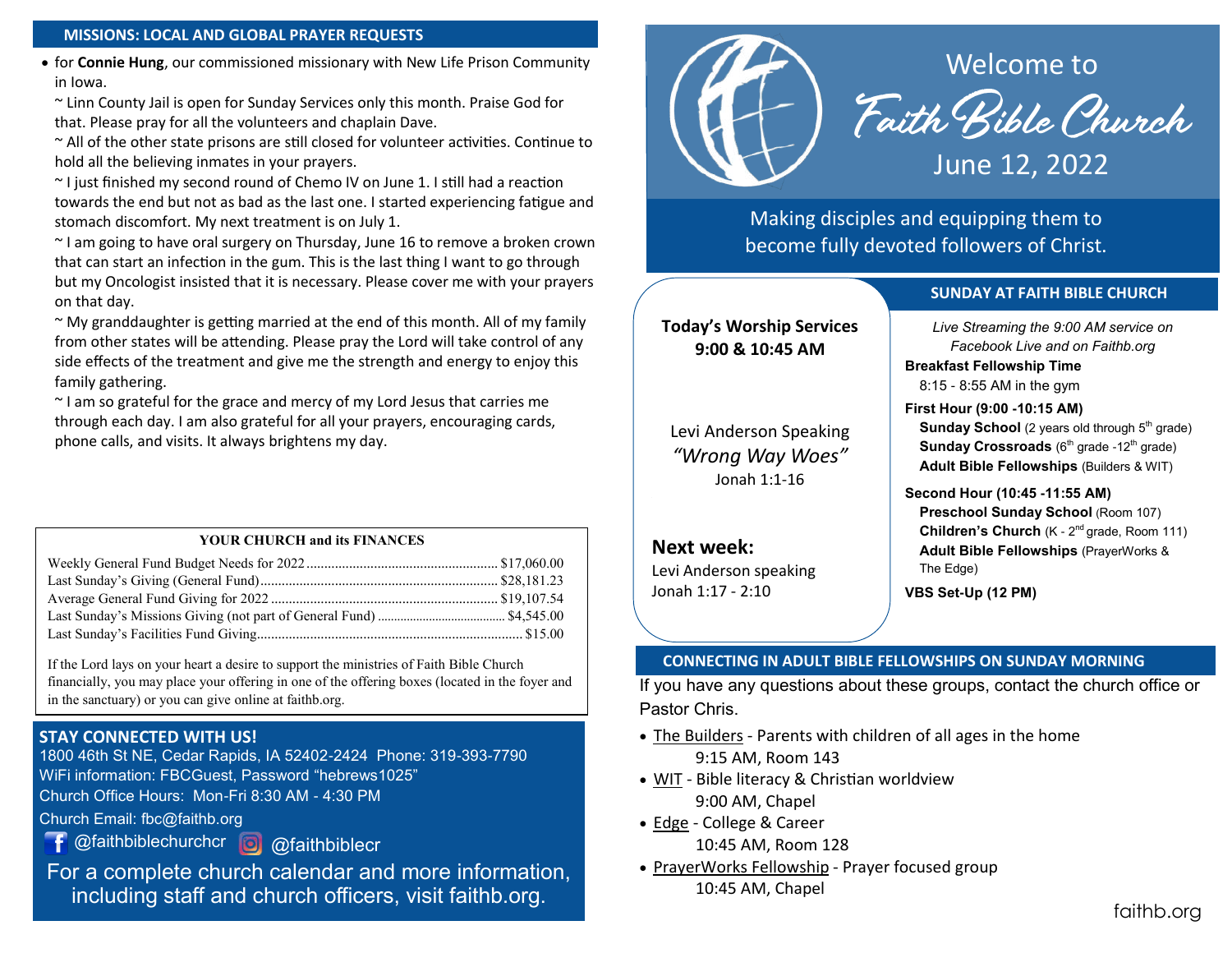#### **STUDENT MINISTRY UPDATES**

## JUNE 15 - CROSSROADS PARK NIGHT AT NOELRIDGE PARK JUNE 21 - MS LOST ISLAND THEME PARK TRIP! COST: \$45 + \$\$ FOR DINNER, DEADLINE TO REGISTER: JUNE 18!

DOWNLOAD SUMMER CALENDARS, REGISTER FOR EVENTS, & GET MORE INFO: HTTPS://LINKTR.EE/FBCCROSSROADS

### **CHILDREN'S MINISTRY UPDATES: ANNOUNCEMENTS:**



### **UBS UPDATE**

T-shirts are here! If you ordered one, please check your church mailbox. If you plan to serve at VBS and did not order a shirt, please stop by the Resource Room and check out a yellow t-shirt. Thank you!

### **CONNECTION POINTS:**

### **Adult Bible Fellowship Information**

### **Walking in the Truth - WIT** (Bible Literacy) - 9:00 AM, Chapel

The WIT group is looking into the book of Deuteronomy and how the second rehashing of the 10 commandments played out. This fresh look at how we're challenged to line up our lives with the Lawgiver is worth looking into in a deeper way. Come think through what it looks like to live life obeying His instruction.

**Builders ABF** (Parents with kids in the home) **-** 9:00 AM, Rm 143 Jesus' message challenges people to turn to Him and trust in Him. The gospel of Mark records this challenging message! Come hear the message of Mark's gospel on location in Israel and let it impact you and your life like it did for the first hearers.

**PrayerWorks Fellowship** (Prayer Focused) – 10:45 AM, Chapel

This prayer fellowship focuses prayer weekly on our church family, missionaries we have sent out, our local community, and the world. Come pray with us!

### **Edge (College & Career)** – 10:45 AM, Rm 128

This young adult group is looking deeper in the life of Christ as they learn and seek to put into practice Jesus' strategy for making disciple-makers. Come and connect.

# Mosaic **Thursdays, 6:00 – 8:00 PM at FBC, for singles: college to age 29.**

### **Mosaic will meet off-site at Spare Time Entertainment on June 16.**

Mosaic is a ministry for young singles (typically in their 20s) to be able to connect and grow in their Christian walk. There is a time of fellowship over food, followed by a study time.

### **CONNECTION POINTS:**

### Men's Ministry:

The men will not be meeting June 15. Join us again beginning on June 22 for Wednesday mornings at 6:30 AM in the chapel. The current study is from the Colson Center called "What Would You Say?" that wrestles with some of the tough questions Christians encounter about faith and the Bible. Each week is a stand alone lesson so come as you are able! Contact Pastor Levi for more info ([levi@faith](mailto:levi@faith-cr.org)-cr.org).



Help us after church today! Meet us in the gym for a quick lunch at 12 PM before we transform the church for VBS!

# The Bentons' Trip to Israel

To commemorate Pastor Steve's 25th Anniversary of service to Faith Bible Church, the church gifted Barbara and him with a trip to Israel and Jordan. After delays due to Covid, they are finally getting to go! They will be gone June 12—July 6. This is their first opportunity to visit and tour this amazing place of history. They will be auditing a three week college course *Historical and Geographical Settings* through Jerusalem University College. Pastor Steve will be writing updates on his Facebook page that we will then share on the church website (faithb.org). Please be praying for Steve and Barb as they travel and process all the experiences of this trip.

# $F\mathcal{R} \mathcal{C}$   $\mathcal{D}$ lay and  $\mathcal{D}$ ray



Join other moms and kids for a time of fun and fellowship at our local parks throughout this summer. We will meet at 10:30 AM, but feel free to come and go as needed. Invite your friends, everyone is welcome! Below is the schedule and locations…

**June 21:** Morgan Creek Park (new playground) **July 12:** Wickiup Hill **July 26:** Lowe Park Playground **August 16:** Noelridge Park **August 30:** East Knoll Park Questions? Contact Charity Anderson (402.690.0052)